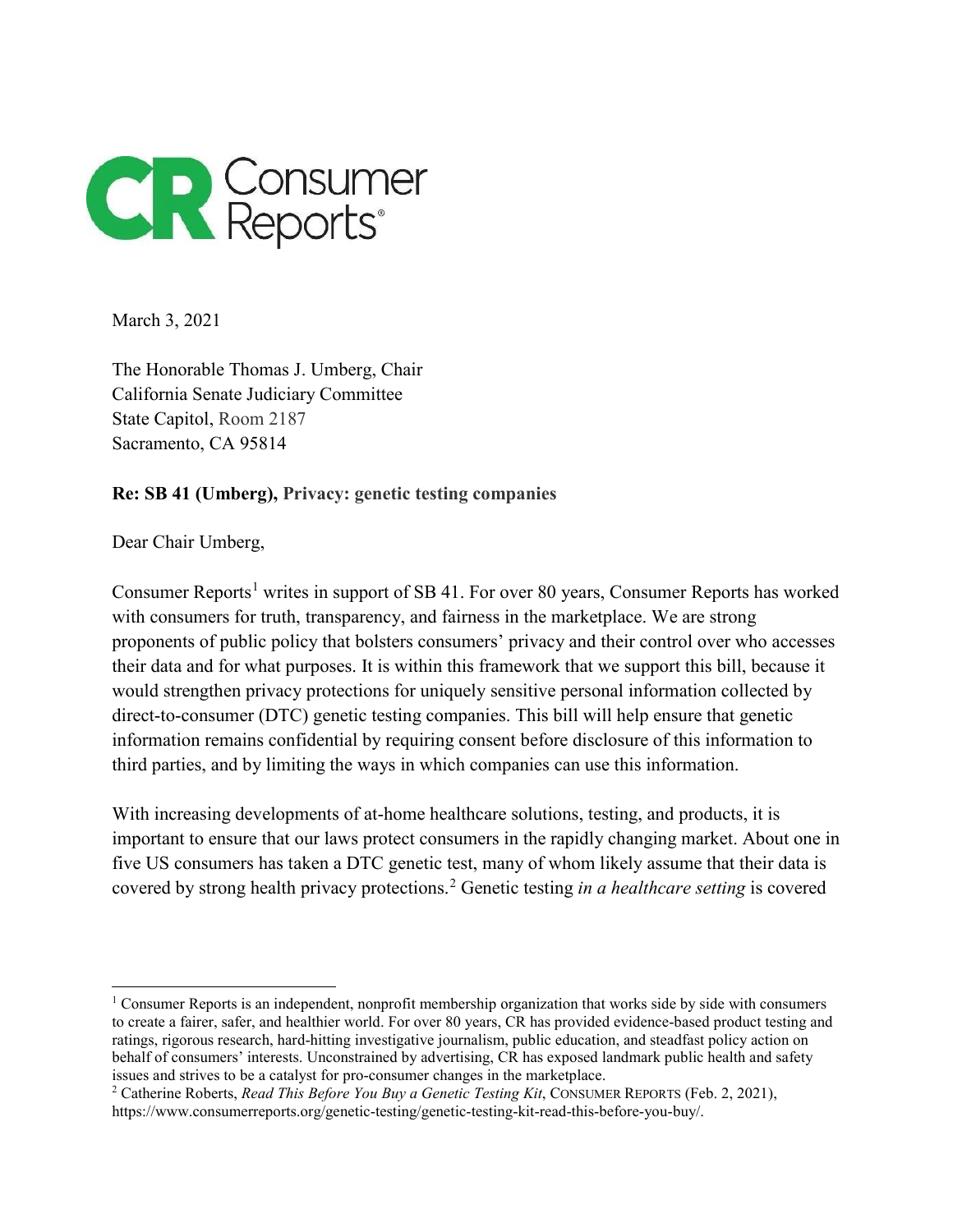by the Health Insurance Portability and Accountability Act (HIPAA)<sup>[3](#page-1-0)</sup> and the Confidentiality of Medical Information Act (CMIA), both of which prohibit most disclosure of covered data without consent. But currently, no federal law directly addresses consumer privacy issues resulting from *direct-to-consumer* genetic testing, nor does CMIA.<sup>[4](#page-1-1)</sup> While the California Consumer Privacy Act gives consumers the right to opt out of the sale of this information, $<sup>5</sup>$  $<sup>5</sup>$  $<sup>5</sup>$  this</sup> protection kicks in only after the consumer takes action.<sup>[6](#page-1-3)</sup> As a result, by default, DTC genetic testing companies could legally share this information with third parties.

Importantly, the bill has a strong definition of consent, including a clear prohibition on deceptive interfaces known as "dark patterns," to make sure that consumers have a meaningful choice over how their data is used. Subverting consumer intent online has become a real problem, and it's important to address, particularly since genetic data is so sensitive. Sites often make it much easier to agree to a potential transaction than to say no, relying on consumers' limited attention span and the habit of clicking "OK." In response to Europe's recent GDPR privacy law, many websites forced users through confusing consent dialogs to ostensibly obtain consent to share and collect data for any number of undisclosed purposes.<sup>[7](#page-1-4)</sup> And researchers increasingly have been paying attention to manipulative dark patterns as well. A 2019 Princeton University study of 11,000 shopping sites found more than 1,800 examples of dark patterns, many of which clearly crossed the line into illegal deception.[8](#page-1-5)

Use of these dark patterns is already illegal under Unfair and Deceptive Acts and Practices (UDAP) law, but that hasn't been adequate to protect consumers from these deceptive interfaces. For example, last year, the Federal Trade Commission (FTC) sued Age of Learning, an online education service for children, for its deceptive interface that led consumers to believe they were signing up for one year of service, when in fact, by default, they were charged each year.<sup>[9](#page-1-6)</sup>

 $\overline{a}$ 

<span id="page-1-0"></span><sup>&</sup>lt;sup>3</sup> Although consumers may rely on HIPAA to protect their health privacy, the results of DTC genetic testing is rarely protected under HIPAA because it must be maintained by a healthcare provider, health plan, or healthcare data clearinghouse. *See* 45 C.F.R § 160.103, 45 C.F.R § 164.501.

<span id="page-1-1"></span><sup>4</sup> Cal. Civ. Code § 56.05(j). Medical information is defined as "any individually identifiable information, in electronic or physical form, in possession of or derived from a provider of health care, health care service plan, pharmaceutical company, or contractor regarding a patient's medical history, mental or physical condition, or treatment." Therefore results of a DTC genetic test are not protected by the CMIA.

<span id="page-1-2"></span> $5$  Cal. Civ. Code § 1798.140(o)(1).

<span id="page-1-3"></span><sup>6</sup> Cal. Civ. Code § 1798.120(a). For more information about relevant federal and state privacy laws with respect to these companies, please see *Direct-to-Consumer Genetic Testing: The Law Must Protect Consumers' Genetic Privacy*, CONSUMER REPORTS, Appendix (July 2020), [https://advocacy.consumerreports.org/wp-](https://advocacy.consumerreports.org/wp-content/uploads/2020/07/DTC-Genetic-Testing-White-Paper-4.pdf)

[content/uploads/2020/07/DTC-Genetic-Testing-White-Paper-4.pdf.](https://advocacy.consumerreports.org/wp-content/uploads/2020/07/DTC-Genetic-Testing-White-Paper-4.pdf)

<span id="page-1-4"></span><sup>7</sup> *Deceived by Design: How Tech Companies Use Dark Patterns to Discourage Us from Exercising Our Rights to Privacy*, NORWEGIAN CONSUMER COUNCIL (Jun. 27, 2018), [https://fil.forbrukerradet.no/wp](https://fil.forbrukerradet.no/wp-content/uploads/2018/06/2018-06-27-deceived-by-design-final.pdf)[content/uploads/2018/06/2018-06-27-deceived-by-design-final.pdf.](https://fil.forbrukerradet.no/wp-content/uploads/2018/06/2018-06-27-deceived-by-design-final.pdf)

<span id="page-1-5"></span><sup>8</sup> Mathur et al., *Dark Patterns at Scale: Findings from a Crawl of 11K Shopping Websites*, PROC. ACM HUM.- COMPUT. INTERACT. (2019), [https://webtransparency.cs.princeton.edu/dark-patterns/.](https://webtransparency.cs.princeton.edu/dark-patterns/)

<span id="page-1-6"></span><sup>9</sup> Fed. Trade Comm'n v. Age of Learning, Inc., Complaint for Permanent Injunction and Other Equitable Relief, Case No. 2:20-cv-7996. U.S. District Court Central District of California at 4-6 (Sept. 1, 2020),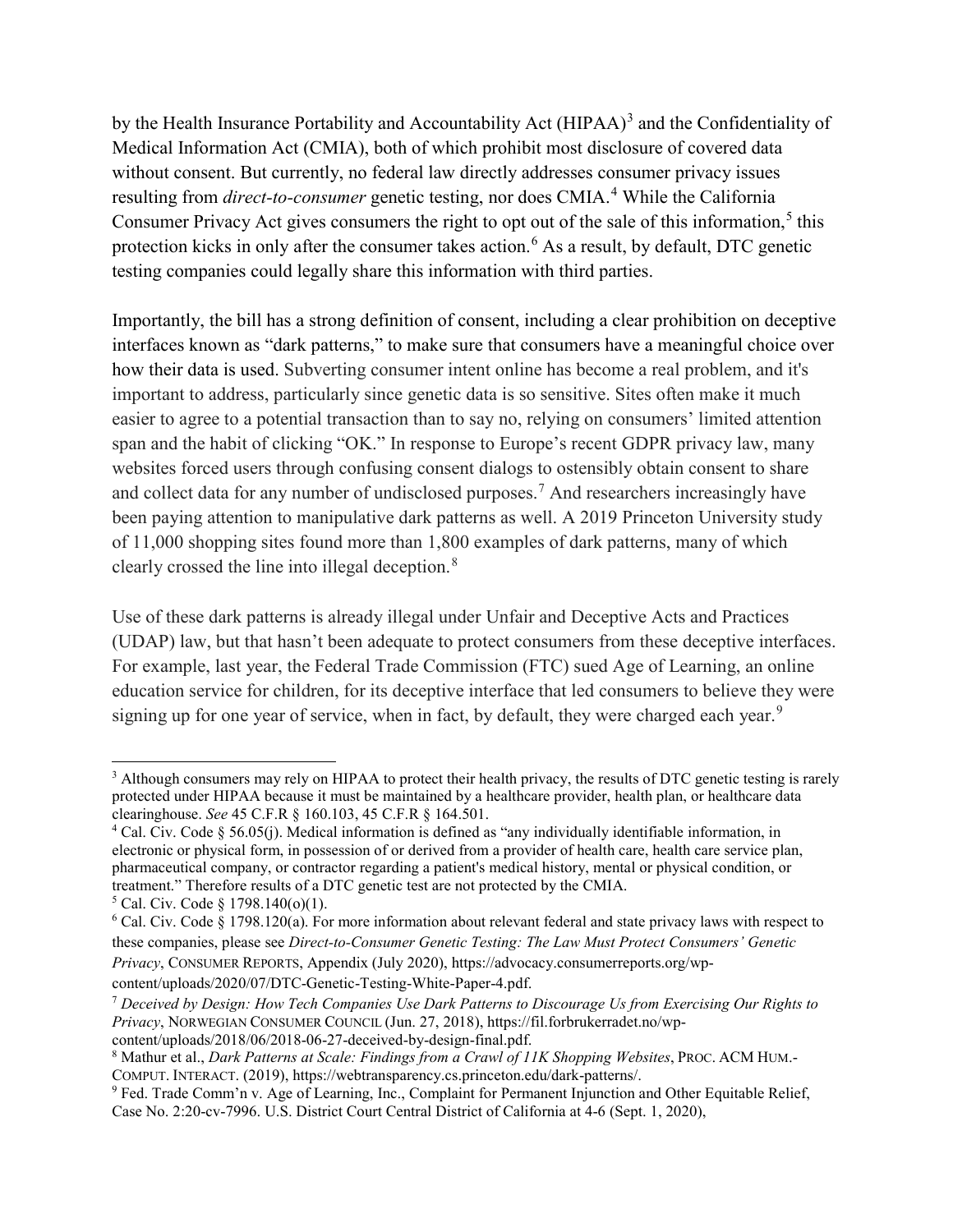Attorney General Karl Racine of the District of Columbia filed suit against Instacart for using a deceptive interface that made a service fee look like a tip.<sup>[10](#page-2-0)</sup> In 2019, the FTC alleged that Match.com tricked consumers into subscribing by sending them misleading advertisements that claimed that someone wanted to date them—even though many of those communications were from fake profiles.[11](#page-2-1) Similarly, in late 2016, the FTC took action against Ashley Madison for using fake profiles to trick consumers into upgrading their membership.<sup>[12](#page-2-2)</sup> The FTC filed suit against Facebook in 2011 for forcing consumers to use a deceptive interface to get them to provide so-called "consent" to share more data.<sup>[13](#page-2-3)</sup> Despite these enforcement actions, the use of dark patterns remains all too common. Given how widespread these interfaces are, it's important to explicitly clarify that they are illegal, and expand the AG's authority to act.

The bill also requires DTC genetic testing companies to keep genetic information secure from unauthorized access, which is particularly important in light of security breaches at genetic testing companies in recent years,<sup>[14](#page-2-4)</sup> including a recent security breach involving customer genetic data at GEDMatch in July of last year.[15](#page-2-5) DNA data is not currently covered by California's data security requirement.<sup>[16](#page-2-6)</sup> Although Section 5 of the Federal Trade Commission Act requires some level of data protection, such protection is unclear and underenforced.<sup>[17](#page-2-7)</sup>

Inappropriate use of this highly sensitive data can deeply affect consumers. Aside from consumers' inherent interest in keeping this information private, access to long-term care

<span id="page-2-7"></span><sup>17</sup> 15 U.S.C § 45.

 $\overline{a}$ 

[https://www.ftc.gov/system/files/documents/cases/1723086abcmousecomplaint.pdf.](https://www.ftc.gov/system/files/documents/cases/1723086abcmousecomplaint.pdf) According to the FTC, this is a UDAP violation, *See* ¶ 57.

<span id="page-2-0"></span> $10$  District of Columbia v. Maplebear, Inc. d/b/a Instacart, Complaint for Violations of the Consumer Protection Procedures Act and Sales Tax Law, Superior Court of the District of Columbia at ¶ 2 (Aug. 2020), [https://oag.dc.gov/sites/default/files/2020-08/Instacart-Complaint.pdf.](https://oag.dc.gov/sites/default/files/2020-08/Instacart-Complaint.pdf) The AG alleged that "Instacart's

misrepresentations and omissions regarding its service fee constitute deceptive and unfair trade practices that violated D.C. Code § 28-3904." See ¶ 86.<br><sup>11</sup> Fed. Trade Comm'n v. Match Group, Inc., Complaint for Permanent Injunction, Civil Penalties, and Other Relief,

<span id="page-2-1"></span>Case No. 3:19-cv-02281, U.S. District Court, Northern District of Texas, Dallas Division at 2 (Sept. 25, 2019[\),](https://www.ftc.gov/system/files/documents/cases/match_-_complaint.pdf) [https://www.ftc.gov/system/files/documents/cases/match\\_-\\_complaint.pdf.](https://www.ftc.gov/system/files/documents/cases/match_-_complaint.pdf) According to the FTC, this is a Section 5 violation. See p. 20-21.

<span id="page-2-2"></span><sup>&</sup>lt;sup>12</sup> Fed. Trade Comm'n v. Ruby Corp. et al, Complaint for Permanent Injunction and Other Equitable Relief, Case 1:16-cv-02438, United States Circuit Court for the District of Columbia at 6 (Dec. 14, 2016),

[<sup>\(</sup>https://www.ftc.gov/system/files/documents/cases/161214ashleymadisoncmplt1.pdf.](https://www.ftc.gov/system/files/documents/cases/161214ashleymadisoncmplt1.pdf) According to the FTC, this is a Section 5 violation. See p. 13-14.

<span id="page-2-3"></span><sup>13</sup> Fed. Trade Comm'n, In the Matter of Facebook Inc. at 5-6 (2011)

[https://www.ftc.gov/sites/default/files/documents/cases/2011/11/111129facebookcmpt.pdf.](https://www.ftc.gov/sites/default/files/documents/cases/2011/11/111129facebookcmpt.pdf) According to the FTC, this is a Section 5 violation. See p. 19.

<span id="page-2-4"></span><sup>&</sup>lt;sup>14</sup> Makena Kelly, *MyHeritage Breach Leaks Millions of Account Details*, THE VERGE (June 5, 2018), [https://www.theverge.com/2018/6/5/17430146/dna-myheritage-ancestry-accounts-compromised-hack-breach.](https://www.theverge.com/2018/6/5/17430146/dna-myheritage-ancestry-accounts-compromised-hack-breach); Zach Whittaker, *DNA Testing Site Veritas Genetics Confirms Data Breach*, TECHCRUNCH (Nov. 7, 2019), [https://techcrunch.com/2019/11/07/veritas-genetics-data-breach/.](https://techcrunch.com/2019/11/07/veritas-genetics-data-breach/)

<span id="page-2-5"></span><sup>15</sup> Zach Whittaker, *GEDMatch Confirms Data Breach After Users' Profile Data Made Available to Police*, TECHCRUNCH (July 22, 2020), [https://techcrunch.com/2020/07/22/gedmatch-investigating-dna-profile-law](https://techcrunch.com/2020/07/22/gedmatch-investigating-dna-profile-law-enforcement/)[enforcement/.](https://techcrunch.com/2020/07/22/gedmatch-investigating-dna-profile-law-enforcement/)

<span id="page-2-6"></span><sup>16</sup> Cal. Civ. Code § 1798.81.5.